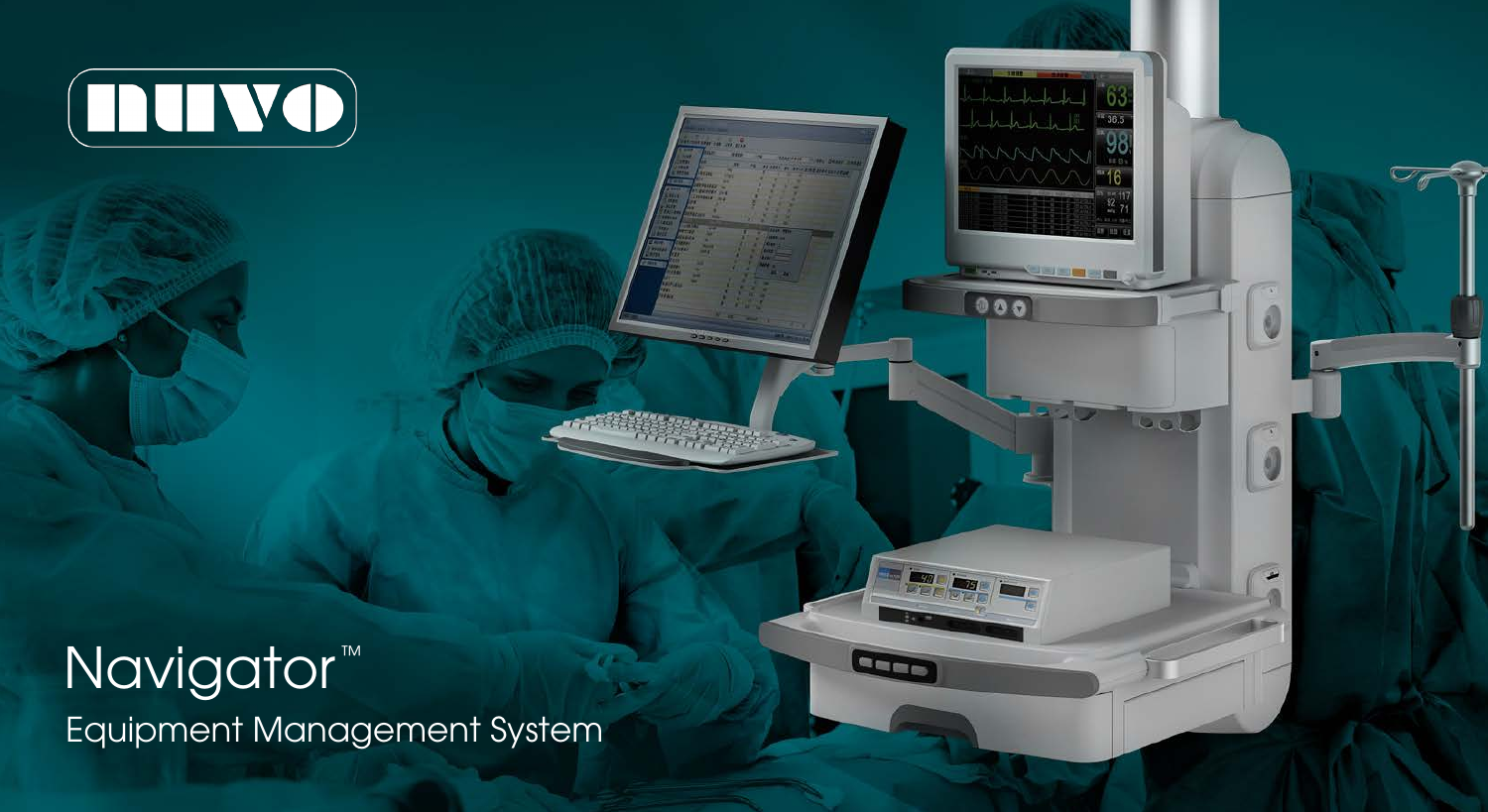### It brings a lot to the table – and every other area of care.

For your surgical teams, every minute matters. So it's vital to organize and optimize your OR for peak performance and flexibility. Which is why the Nuvo Navigator<sup>™</sup> Equipment Management System is designed to be one of the most valuable surgical tools in the room. The multi-configurable Navigator helps make the most of your operating room's space by putting all the equipment you need into one movable, flexible management system whose benefits include:

#### Reduced turnover time

The self-contained Navigator system eliminates the need to wheel bulky, separate pieces of equipment in and out of the OR between surgeries, thus dramatically reducing transition time. Navigator lets you schedule more patients per OR per day—and that means a healthier bottom line for you.

#### Maximum efficiency

By keeping what's needed close at hand (and what isn't out of the way), Navigator maximizes the efficiency of the surgical team. Its tower-like design keeps cauterization units, laparoscopic and arthroscopic equipment, and keyboards and monitors within easy and immediate reach. What's more, Navigator's portability allows surgeons and staff to move around the operating table more quickly and easily.

#### Cord confusion eliminated

Thanks to Navigator's advanced cable management system, power cords and other cables are not only clearly organized, but also kept off of the floor, protecting them from contamination and preventing tripping hazards. Numerous built-in AC outlets within the shelves can accommodate a full suite of powered equipment.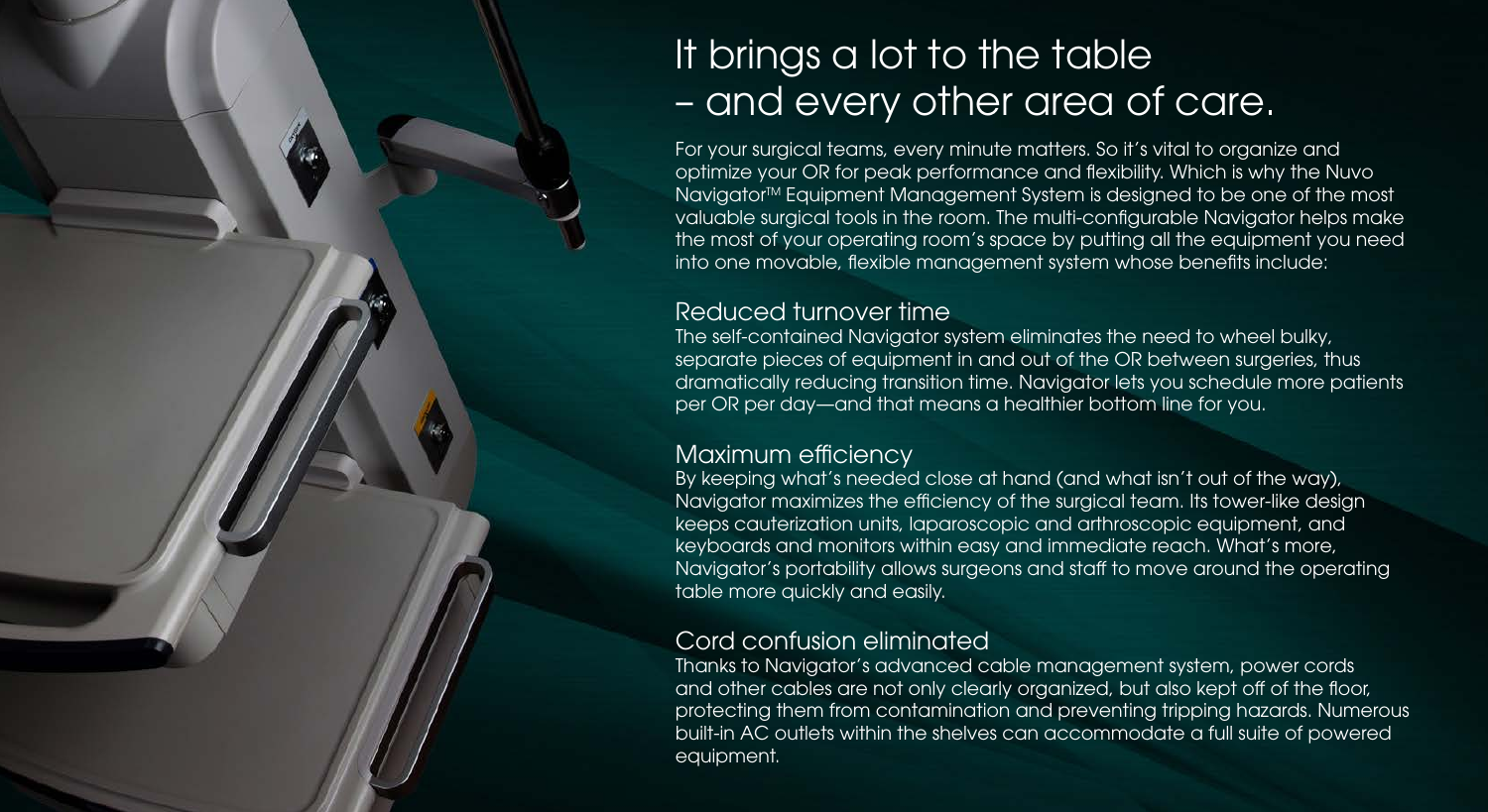## Getting a better handle on things. A better handle on things a better handle on things. A better  $\sim$



"Hideaway" phone and data ports keep the staff in contact with other care areas.



Built-in gas & vacuum ports reduce excess hoses and bring needed convenience to the surgical team.



The Navigator provides ergonomic mounting support for accessories such as suction canisters, IV poles and/or monitors.



Low-profile side rails provide additional accessory mounting and convenient channeling to keep cables out of the way.



Easily accessible brake controls allow for sturdy and certain positioning around the surgical environment.



A newly-designed "smoothmove" boom arm system allows utlimate flexibility of placement with comfort and ease.



Abundant throughway for power cables, gas hoses and video cables can accommodate future expansions.



Adjustable shelves are available in 22" or 30" widths.



Unlocking of each rotational joint independently, or simultaneously from the brake handle assures optimal positioning of critical equipment.



Integral electrical outlets supply power to critical equipment on the shelves and other auxiliary equipment needed in the care area.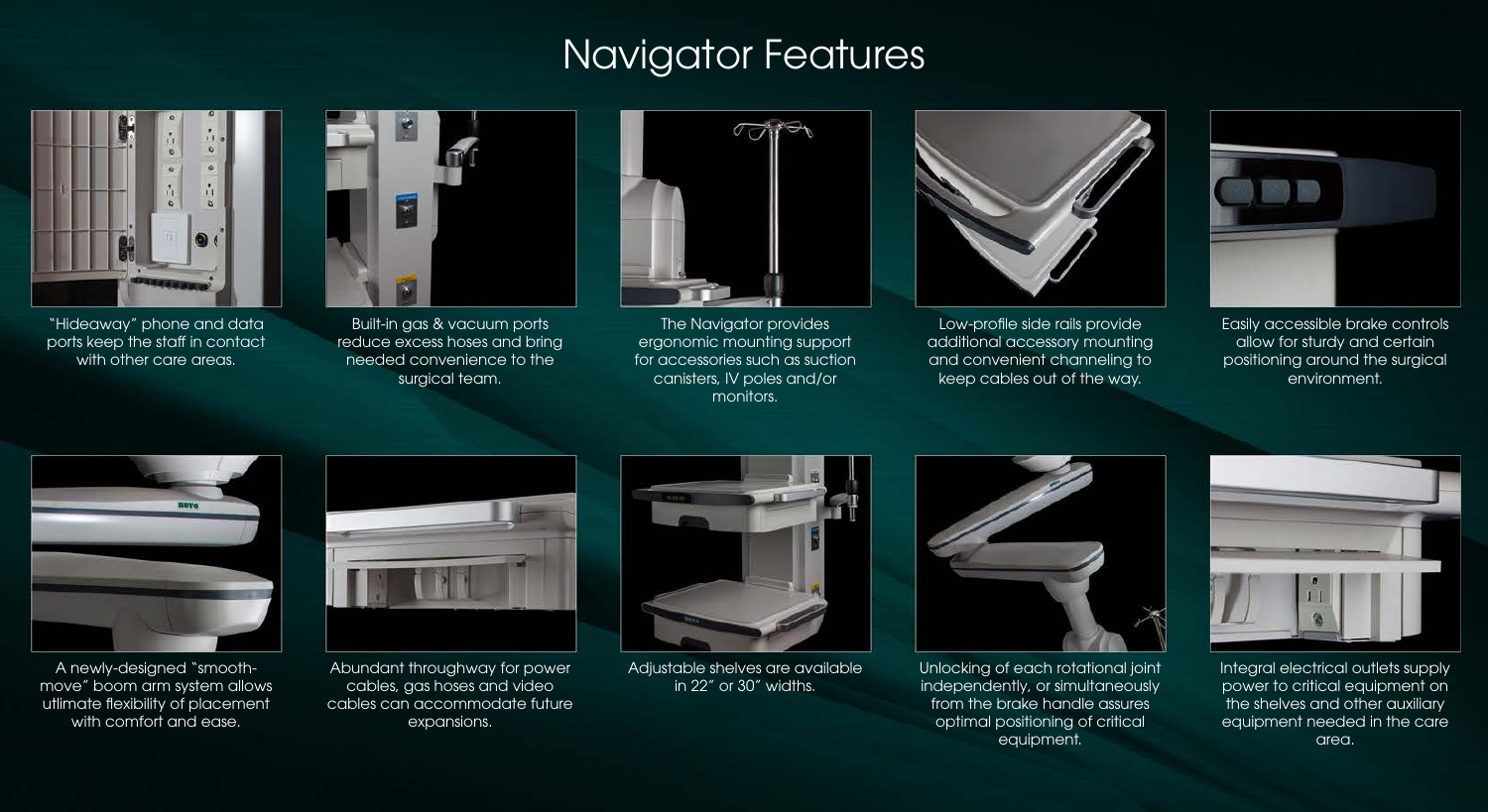### ULTIMATE FLEXIBILITY NOW AT YOUR FINGERTIPS

#### ICU

WIth the Navigator in the ICU, the caregiver has an unimpeded and flexible working environment. Gas connections, IV poles, patient monitors and critical equipment are off the floor, all contained in a single location but immediately accessible on demand.

#### General Surgery

The versatility of the Navigator Equipment Management System allows for a near-infinite range of custom configurations based on specialty. A service head can be designed by our clinical specialists for every critical patient care area.

#### GI & Endoscopy

Increase the number of procedures in a given space by centralizing your equipment off the floor. Mount a flat panel monitor or vital signs monitor. Support your endoscope camera, light source and scope holder all conveniently within arm's reach. Rotate the head to accommodate an upper or lower procedure.

#### Emergency Room

Provide clinically-correct positioning of essential equipment around the entire trauma bay, not just the head. Have access to medical gases, suction, electrical outlets and data ports in treatment areas.

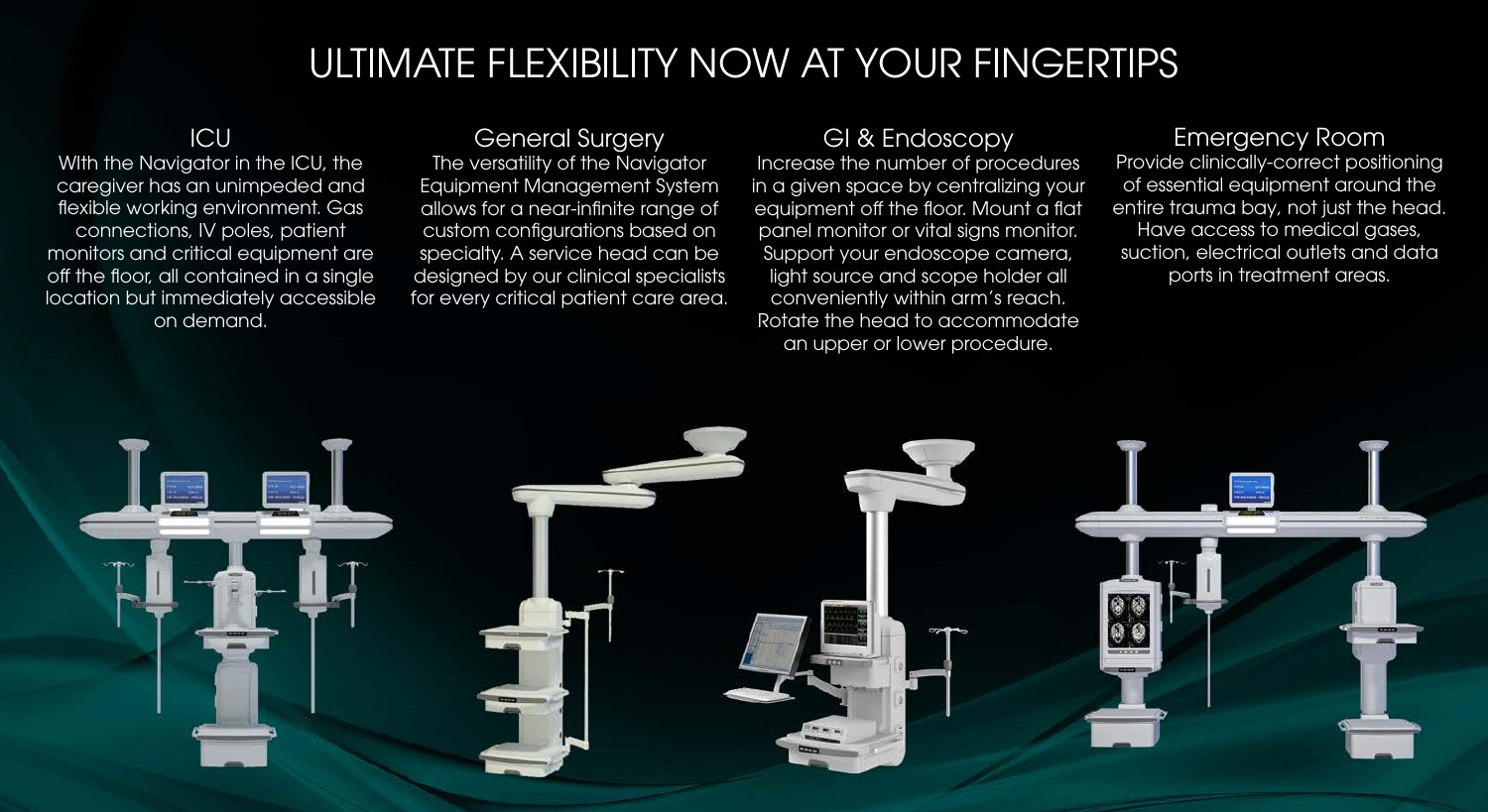## Flexibility from the top down



With a range of boom and pendant configurations, the Navigator can fit any facility, adapt to any surgical application as well as meet any other special (or spacial) requirements. Manual and motorized options, superior ease of movement and solid braking are hallmarks of the Navigator, bringing together excellence in design, exceptional performance and outstanding value.